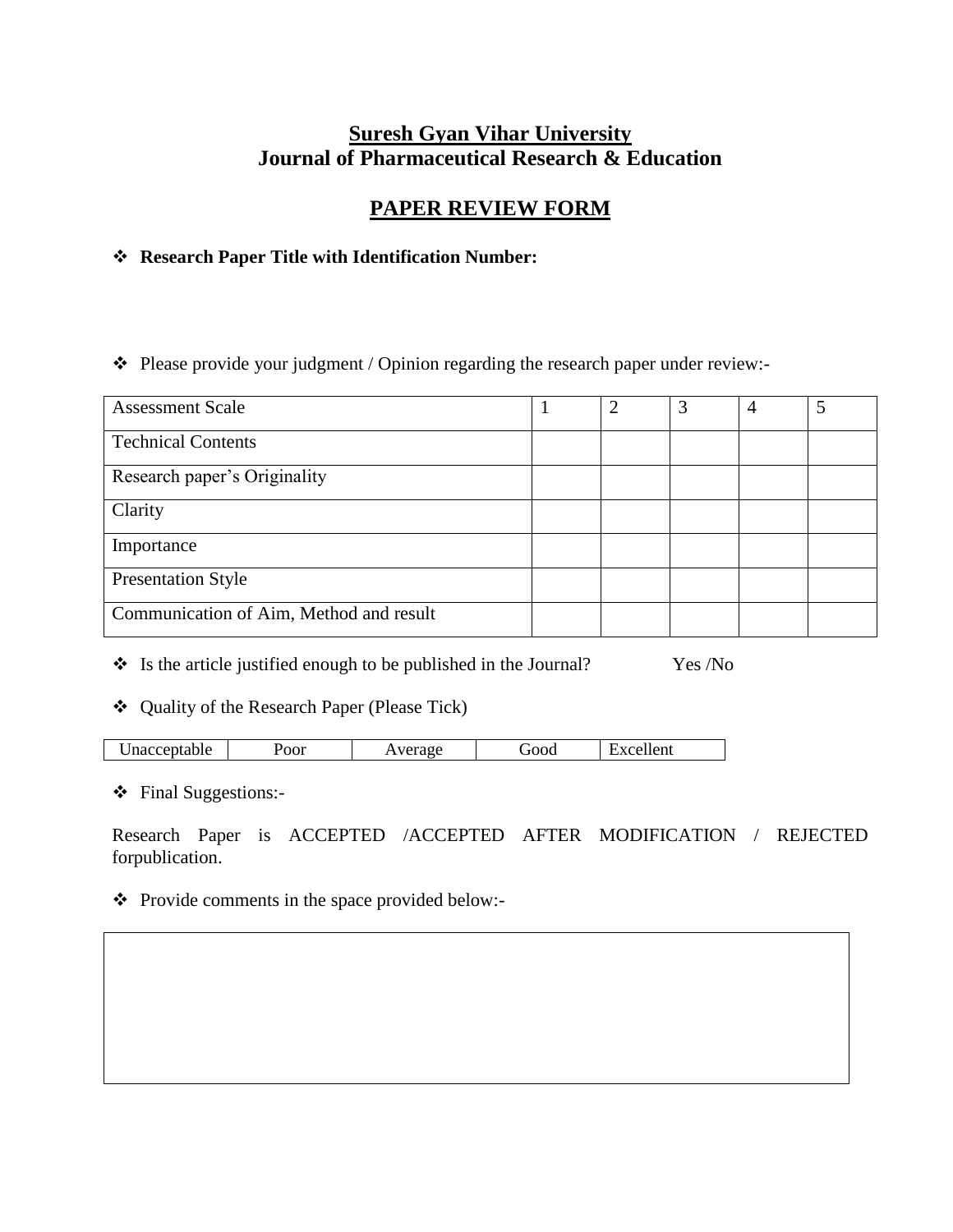**NOTE:** The most important parts of your review are the written comments that will be transmitted to the author. On the following page, please give a straightforward assessment of the importance of the ideas and/or results presented in this paper. Your written comments should provide a thorough technical appraisal of the reported work. If the manuscript contains information that will be of interest to international readership, please indicate those parts of the manuscript that should be corrected before publication. Reviewers are also encouraged to suggest ways to improve the paper, even if it is acceptable in its original form.

## **Reviewer's Comments:**

- **Originality:** Does the paper contain new & significant information adequate to justify publication?
- **Relationship to Literature:** Does the paper demonstrate an adequate understanding of the relevant literature in the field & cite an appropriate range of sources? Is any significant work ignored?

- **Methodology:** Is the paper's argument built on an appropriate base of theory, concepts, or other ideas? Has the research or equivalent intellectual work on which the paper is based been well designed? Are the methods employed appropriate?
- **Results:** Are results presented clearly and analyzed appropriately? Do the conclusions adequately tie together the other elements of the paper?